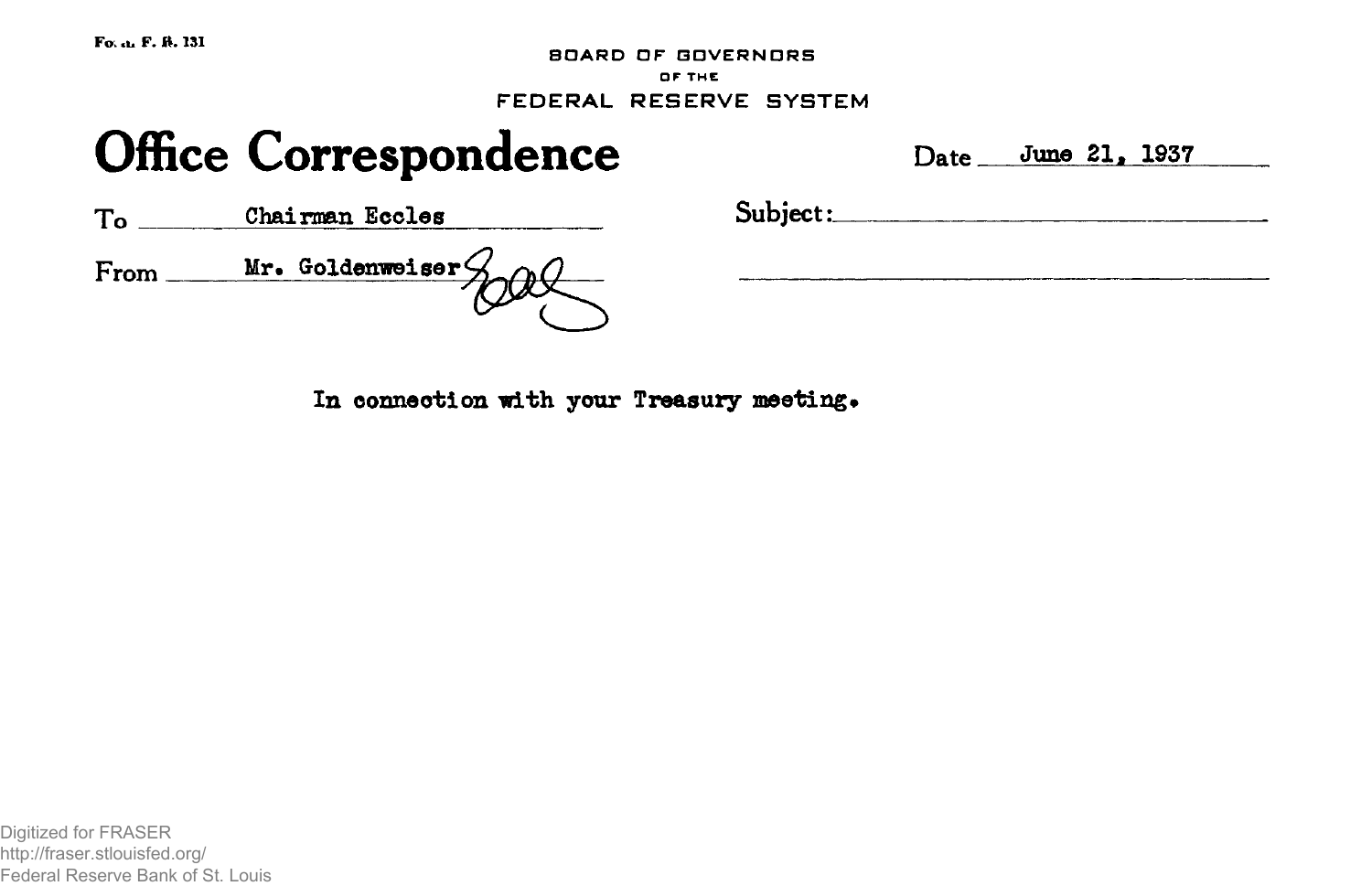# **CURRENT COMMENTS**

## **Member bank reserves**

**Wide fluctuations in member bank reserves during the period of Treasury financing did not result in disturbances in the money market or in changes in money rates. Excess reserves, which declined by about #180,000,000 during the week ending June 16, have increased somewhat in subsequent days, and it is expected that on the statement day on June 25 excess reserves will be in the neighborhood of #850,000,000\***

# **Gold and capital movements**

Despite the recurrence of a French financial crisis, the movement **of foreign gold to the United States has declined steadily from the peak reached during the gold and war-threat scares in the first week of June\* French capital has gone mainly to England and most of the gold lost in** support of the franc has been sold to the British Fund. Gold dishoarding **and the flow of the proceeds of dishoarded gold to the United States have diminished\* Last week the movement of foreign gold to this country was at about the April-May average of #40,000,000 a week. It is estimated that on June 19 the monetary gold stock amounted to \$12,245,000,000, which would make the inactive account #1,015,000,000\***

#### **Reporting member banks**

**During the week ended June 16, reporting member banks acquired a considerable amount of the new issue of Treasury notes, and their total holdings of United States obligations increased by #500,000,000, of which** \$80,000,000 was at New York banks.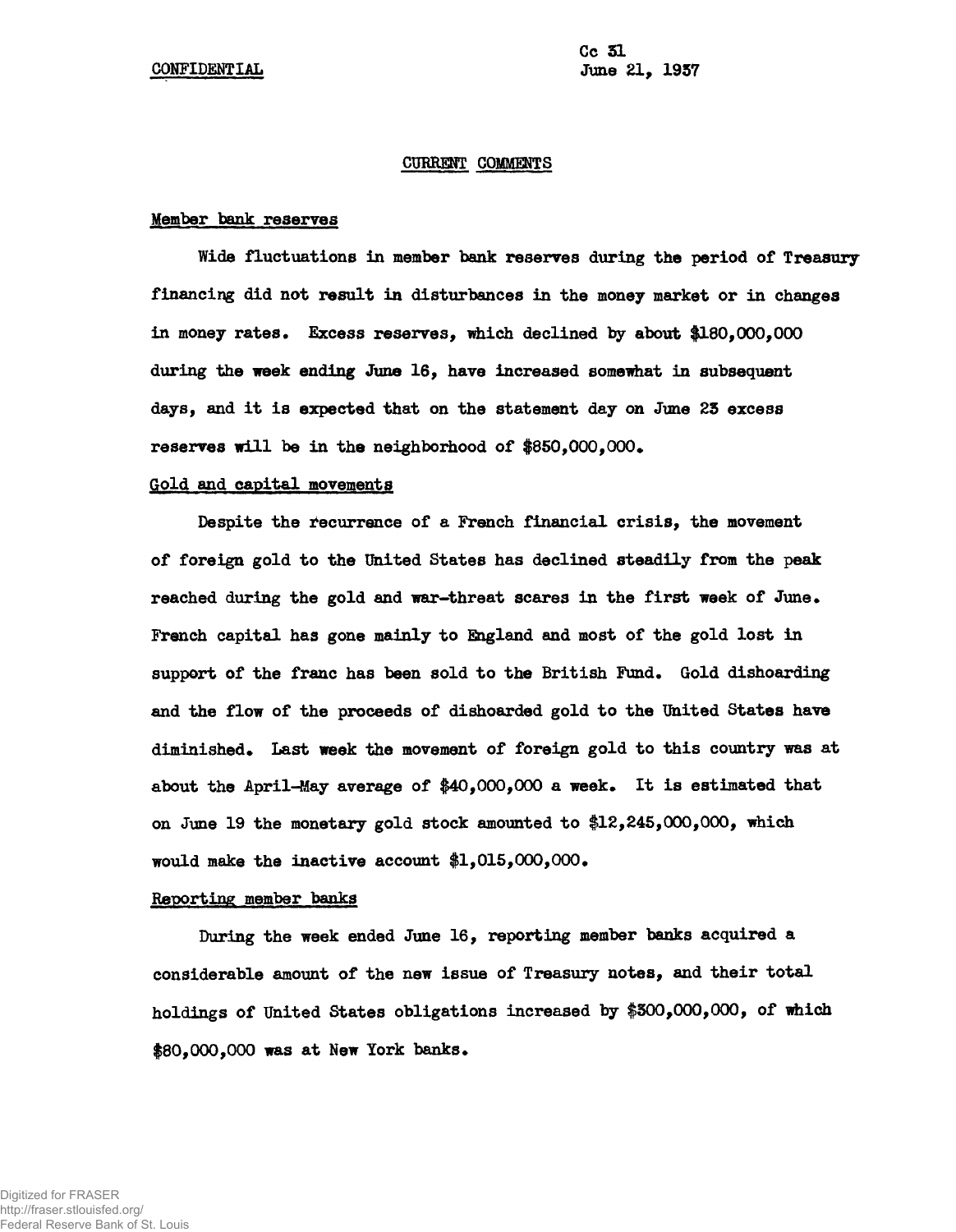**Commercial loans at New York banks rose by 154,000,000 and loans to banks by #45,000,000\* The volume of borrowing by New York banks is now substantially larger than immediately after the increase in reserve requirements in May, By the end of May these banks had completely repaid debt incurred earlier in the month but in the past three weeks their borrowings from other banks have increased to #63,000,000, largely in the** form of purchases of Federal funds.

#### **Bond market**

**Treasury bond prices declined slightly last week, and the average** yield on the longer-term issues was 2.64 percent on Saturday, as compared with a yield of 2.65 percent the previous week. The average yield on Treasury notes maturing in 3 to 5 years was 1.56 percent on Saturday. **This compares with a yield of 1.51 percent at the close of the previous week. The increase reflected entirely the inclusion of the new notes of March 1942 and the elimination of the notes of June 1940, which now mature** in less than three years.

Prices of corporate bonds declined moderately last week. Lower-grade **railroad and other bonds lost more than a point, while the highest grade** issues remained firm. The average yield on Moody's Aaa bonds was 3.27 percent on Friday, unchanged from the previous week. Municipal bond prices also were a little lower last week. The volume of bond transactions on the New York Stock Exchange remained at the low level of recent periods.

**New security issues offered last week totalled about #151,000,000, as compared with #89,000,000 in the week ending June 11. The total last week is the largest since the week ending March 15. About #94,000,000 of**

**- 2 -**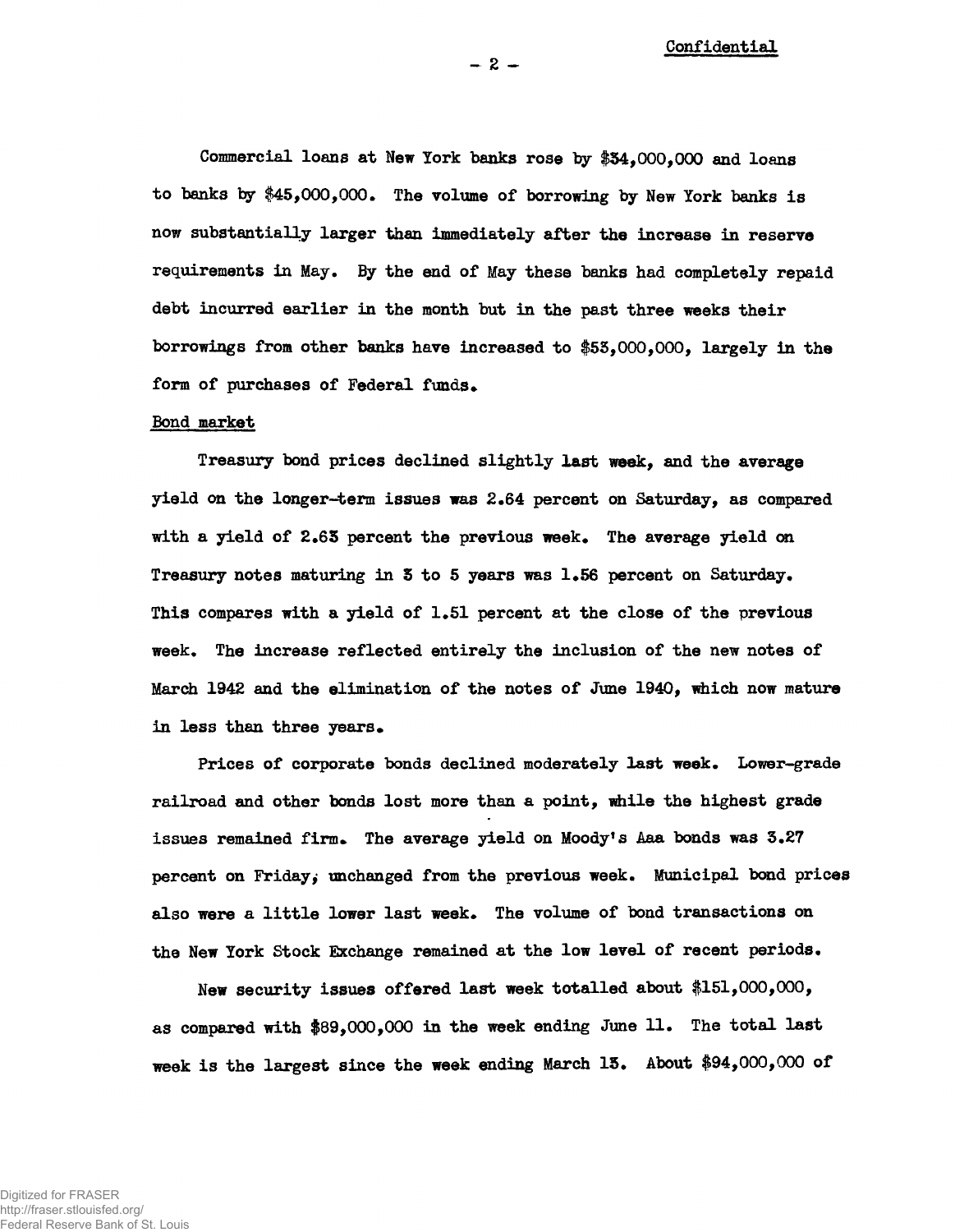**last week<sup>f</sup>s offerings consisted of municipal issues, including \$60,000,000 of 1-year notes of the State of Pennsylvania. The latter were reported to be selling fairly well to institutional investors.**

#### **Stock market**

**There was some increase in activity in the stock market during the week ending June 19\* The average daily turnover approximated 950,000 shares, which compares with about 650,000 shares during other recent weeks. Stock prices, after a sharp decline on Monday to the lowest levels of the year, increased somewhat thereafter, particularly on Thursday and Friday. At the end of the week the Standard Statistics index for 90 issues was accordingly slightly above the low for the year.**

**The market price of seats on the Hew York Stock Exchange, after declining to #85,000 a week or two ago, advanced during the week to f89,000.**

**Foreign selling of American stocks increased last week, and the largest sales balance since the middle of May was recorded.**

# **Factory employment and payrolls**

**Factory employment, which usually declines at this season, showed little change from April to May and the Board<sup>1</sup> s adjusted index advanced somewhat further. There were increases in employment at factories producing machinery, automobiles, and rubber tires. Changes in other industries were small and for the most part seasonal. Factory payrolls remained at the April level but were 50 percent larger than a year ago.**

## **Commodity prices**

**Prices of commodities traded in on organized markets showed little** change last week.

**- 5 -**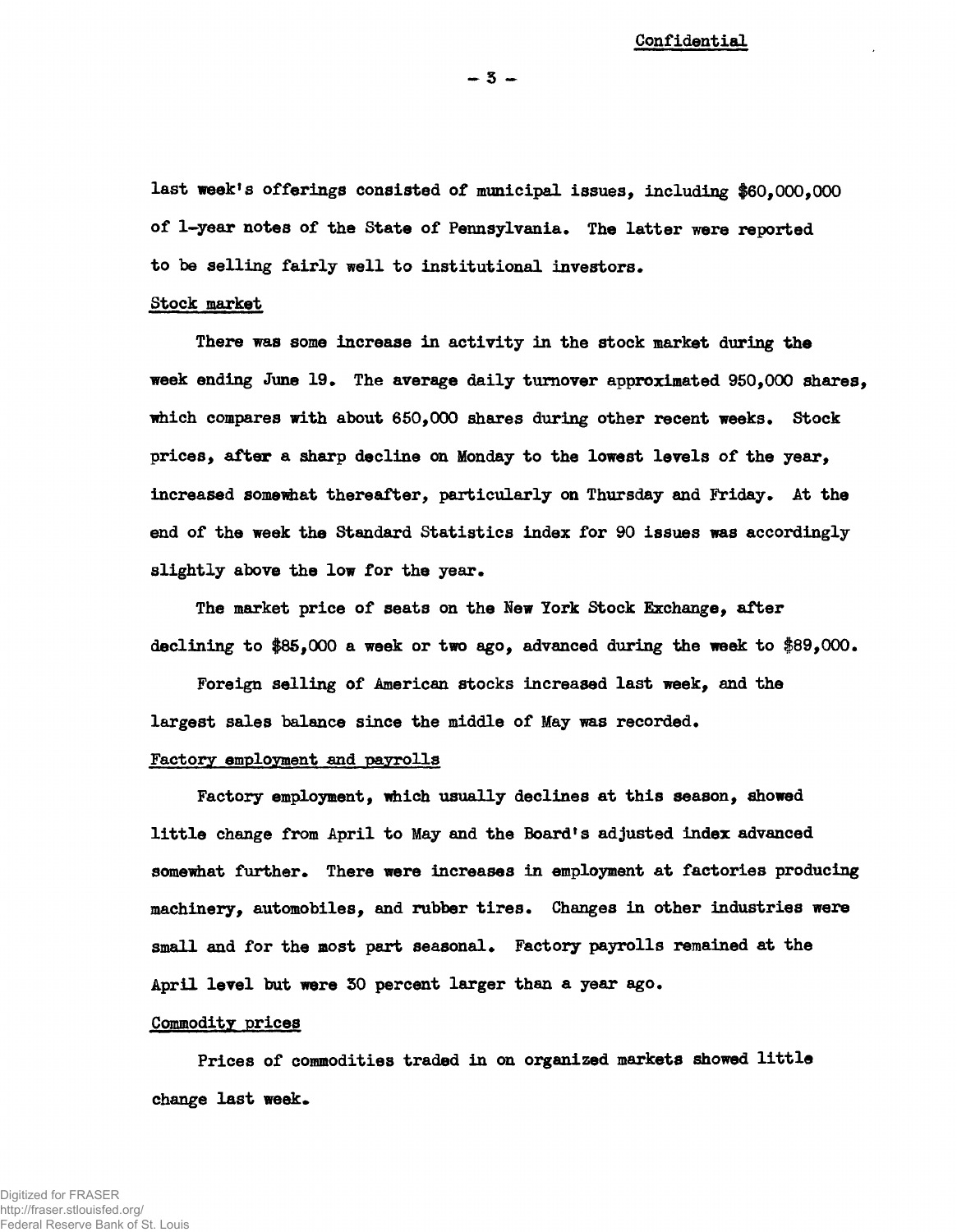#### CURRENT COMMENTS

# **Member bank reserves**

**Excess reserves of member banks increased by #70,000,000 during the week ending June 9 to a total of #930,000,000. The two principal factors in this increase in excess reserves were a decline in the amount of currency in circulation, following the sharp increase in the preceding week, and a reduction in Treasury deposits with Federal Reserve banks. Within recent weeks the Treasury has been issuing certificates against silver formerly held in Treasury cash and depositing them with the Reserve banks. These transfers, which eventually result in additions to member bank reserves,have amounted to about #40,000,000 in the past month.**

**Daring the week ending June 16 it is estimated that excess reserves will be reduced by about #300,000,000. Treasury operations will absorb #160,000,000 and an increase in reserve requirements arising from the increased Government deposits will absorb about #140,000,000 of excess reserves. New York City banks will probably lose nearly #300,000,000 of excess reserves during this period. The loss for the country in Treasury transactions arises from cash sales of the new issues amounting to #200,000,000, income tax collections, and a call from depositaries, which more than offset bill redemptions,, interest payments, and Treasury expenditures.**

# **Gold and capital movements**

**Last week, apparently reflecting American and British statements that no changes in gold policy were contemplated, dishoarding declined and the movement of foreign gold to the United States was cut to approximately half that in the**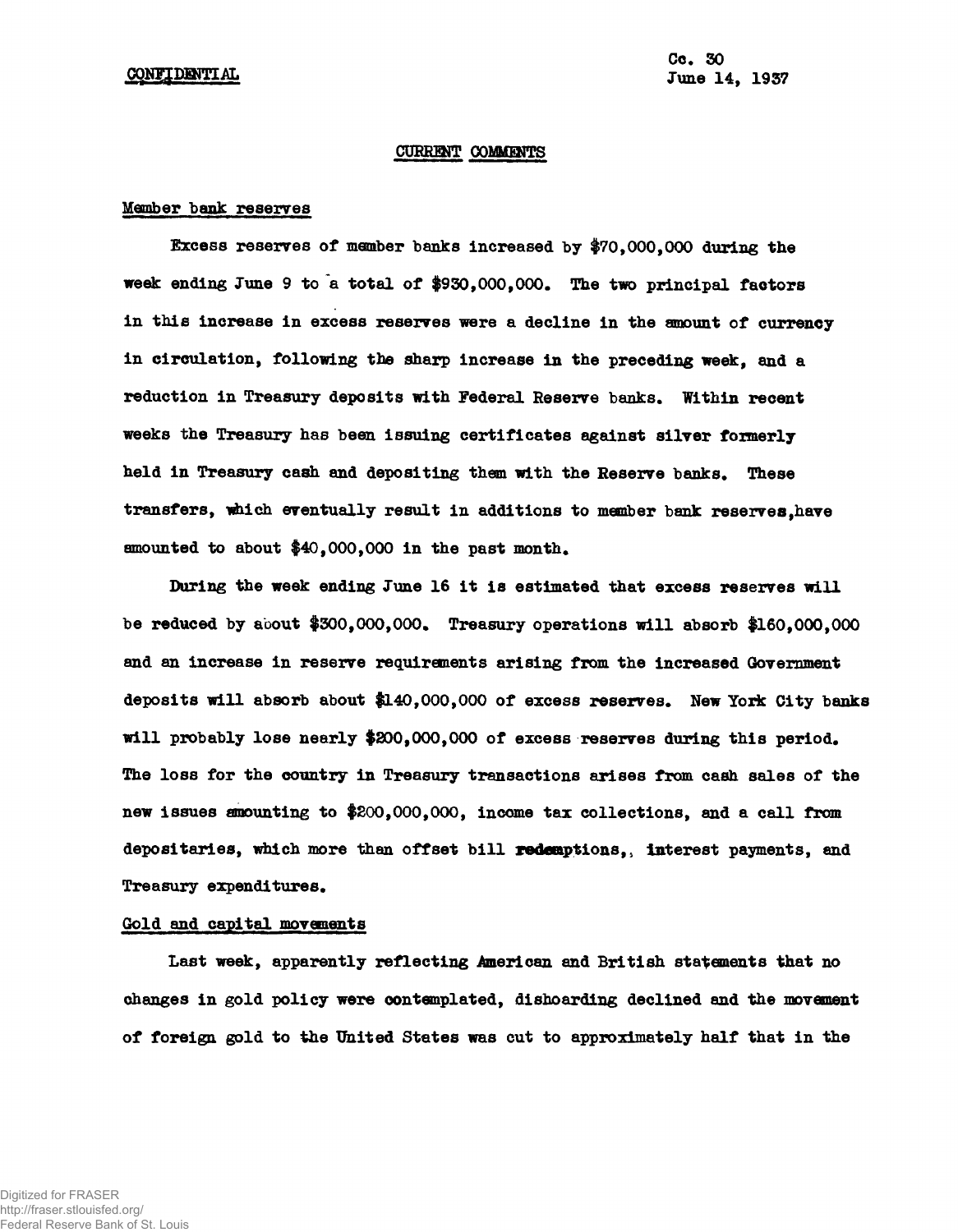preceding week. This reduced movement, however, was larger than the April-May average of about \$40,000,000 a week. Monetary gold stock on June 12 was  $$12,172,000,000,$  of which  $$941,000,000$  was in the inactive account.

# **Reporting member banks**

**Demand deposits adjusted at reporting member banks in leading cities Increased by \$230,000,000 in the week ending June 9, following a decrease of** \$250,000,000 the previous week. Balances due to banks declined by \$37,000,000 **in New York and by \$63,000,000 in other leading cities, while total balances due from banks were reduced by only \$15,000,000, indicating further substantial** withdrawals by nonreporting banks.

**In the week ending June 9 commercial loans of member banks in New York City increased by \$23,000,000\* Loans to brokers and dealers in securities** at all reporting banks increased by \$36,000,000, reflecting principally Inareased berrewing by dealers in dovernment seeurities. Holdings of U.S. **Government obligations increased by \$15,000,000 at New York City banks, but declined by \$26,000,000 at Chicago banks, and by \$8,000,000 at other reporting** banks.

# **Bond market**

**Treasury bond prices showed little change last week and the average yield** on bonds callable after eight years remained unchanged at 2.63 percent. Follow**ing the announcement of the terms of the new note issues the average yield on Treasury notes rose slightly at the beginning of the week\* Among the individual issues Treasury notes maturing in 1939 and J.941 showed the greatest increase in yields\***

**- 2 -**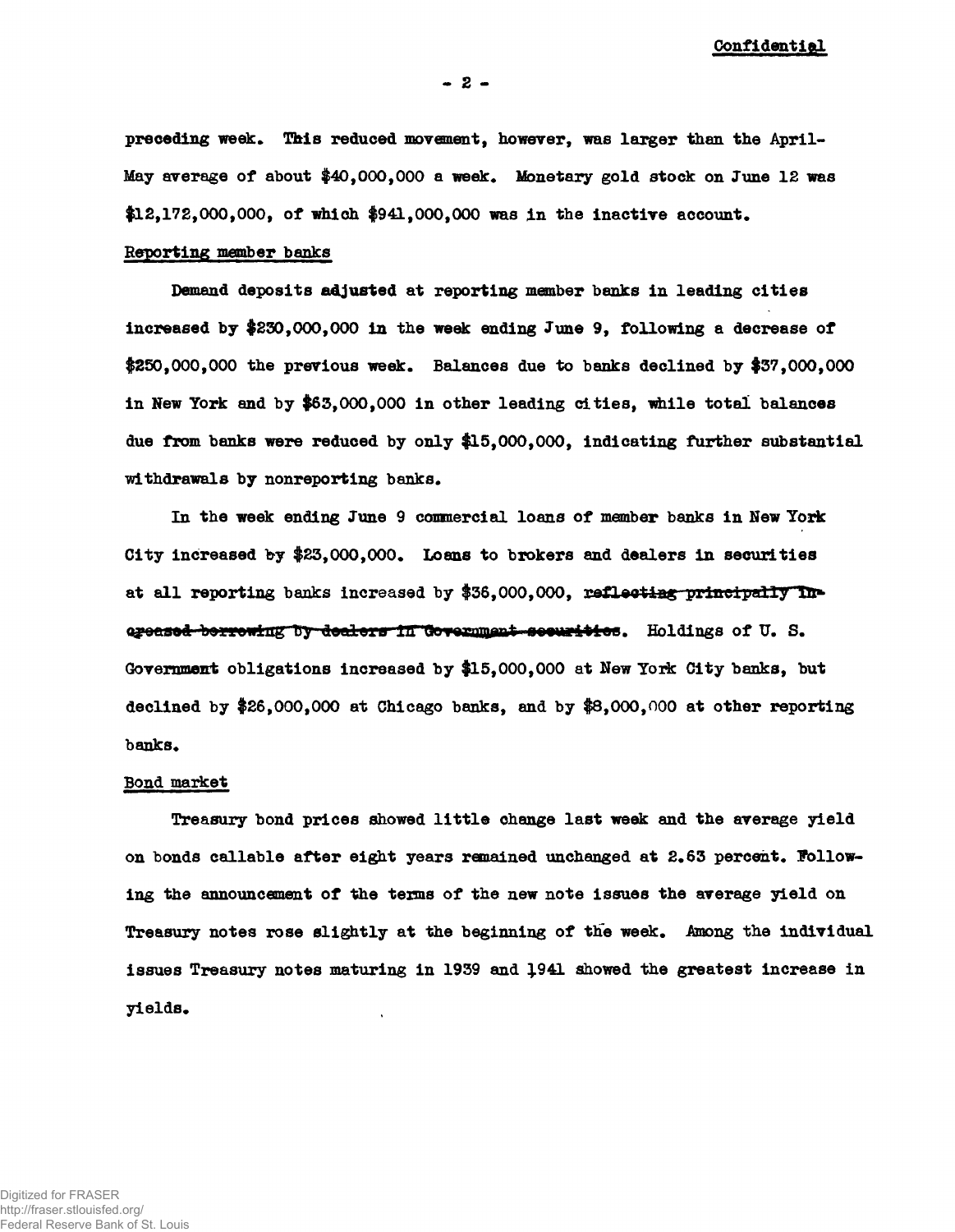**Prices of corporate bonds showed small changes last week. The average yield on Aaa bonds was 3.27 percent on Friday, as compared with 3.29 on June 4. Municipal bond prices also moved narrowly. The volume of bond transactions on the New York Stock Exchange continues to be small.**

**The amount of new security issues was larger last week, about \$89,- 000,000 in comparison with #18,000,000 in the week ending June 5. The increase resulted from the private sale to several insurance companies of a \$75,000,000 issue by a petroleum company for new capital purposes. There** was also a public offering of \$30,000,000 of debentures of the Federal Inter**mediate Credit banks with maturities of 4 to 9 months.**

# **Stock market**

**Stock prices declined from 1 to 3 points on the average last week, continuing the downward trend of the past three months. Trading was light, with average daily sales of about 635,000 shares.**

**Foreigners again sold American stocks on balance last week, but the volume was small.**

**Preliminary figures for May 31 from member fixms of the Exchange who carry margin accounts indicate a decrease of about \$50,000,000 in the amount of credit extended to customers by such firms, reported as customers<sup>1</sup> debit balances. This decline followed an increase of \$270,000,000 during the preceding nine months and was accompanied by a decline in borrowings and in** customers<sup>*'*</sup> free credit balances.

**- 3 -**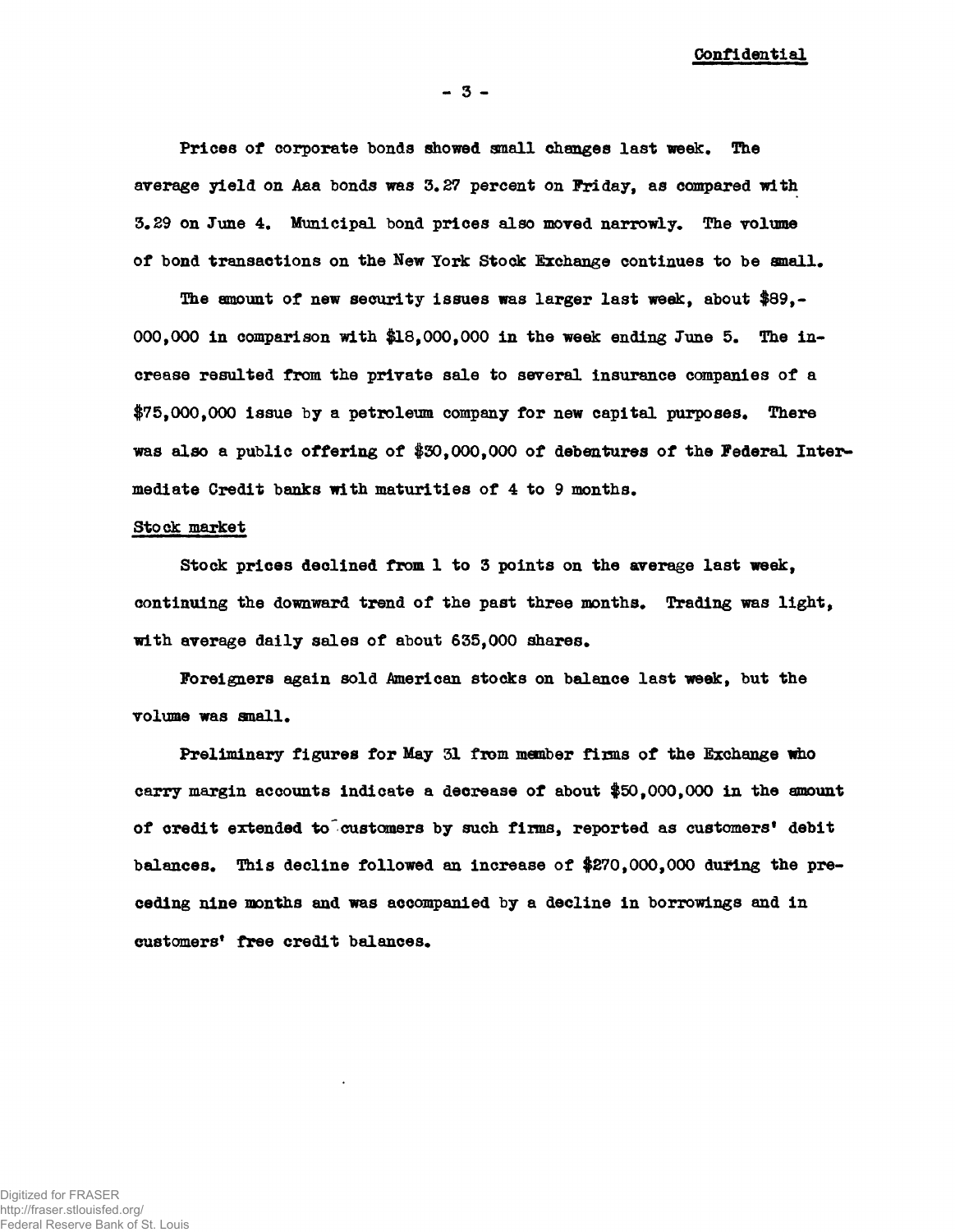# **Industrial production**

**Volume of industrial production in May continued at about the level of the two preceding months and tfee Board's seasonally adjusted index remained at 118 percent of the 1923-1925 average. Production of pig iron, steel ingots, and lumber increased further partly on the basis of a large** volume of orders placed in earlier months. Output of bituminous coal, **crude petroleum, and iron ore also increased\* Production of nondurable manufactures showed a decline in May, with considerable decreases at meatpacking establishments and silk mills. At cotton mills activity remained at about the same high rate as in other recent months.**

In the first two weeks of June activity at steel mills declined sharply **to around 77 percent of capacity as compared with an average of 90 percent in May, reflecting strikes at plants of three large producers while other units continued to operate at previous levels. Output of automobiles showed a decline which was largely seasonal.**

# **Construction**

**The Dodge figures on contracts awarded showed a decline in private projects from April to May, particularly for residential construction, which increased sharply in April. Contracts were larger in the last half of May than in the first half. Preliminary building peimit data show increases in some cities and decreases in others. Reports from the field indicate that in some instances projects have been postponed on account of advances in wage rates, material prices, and other costs. Wholesale prices of building materials have shown little change since the beginning of April and are currently about 13 percent higher than a year ago, while average hourly wages are about 11 percent higher, according to the Bureau of Labor Statistics.**

**- 4 -**